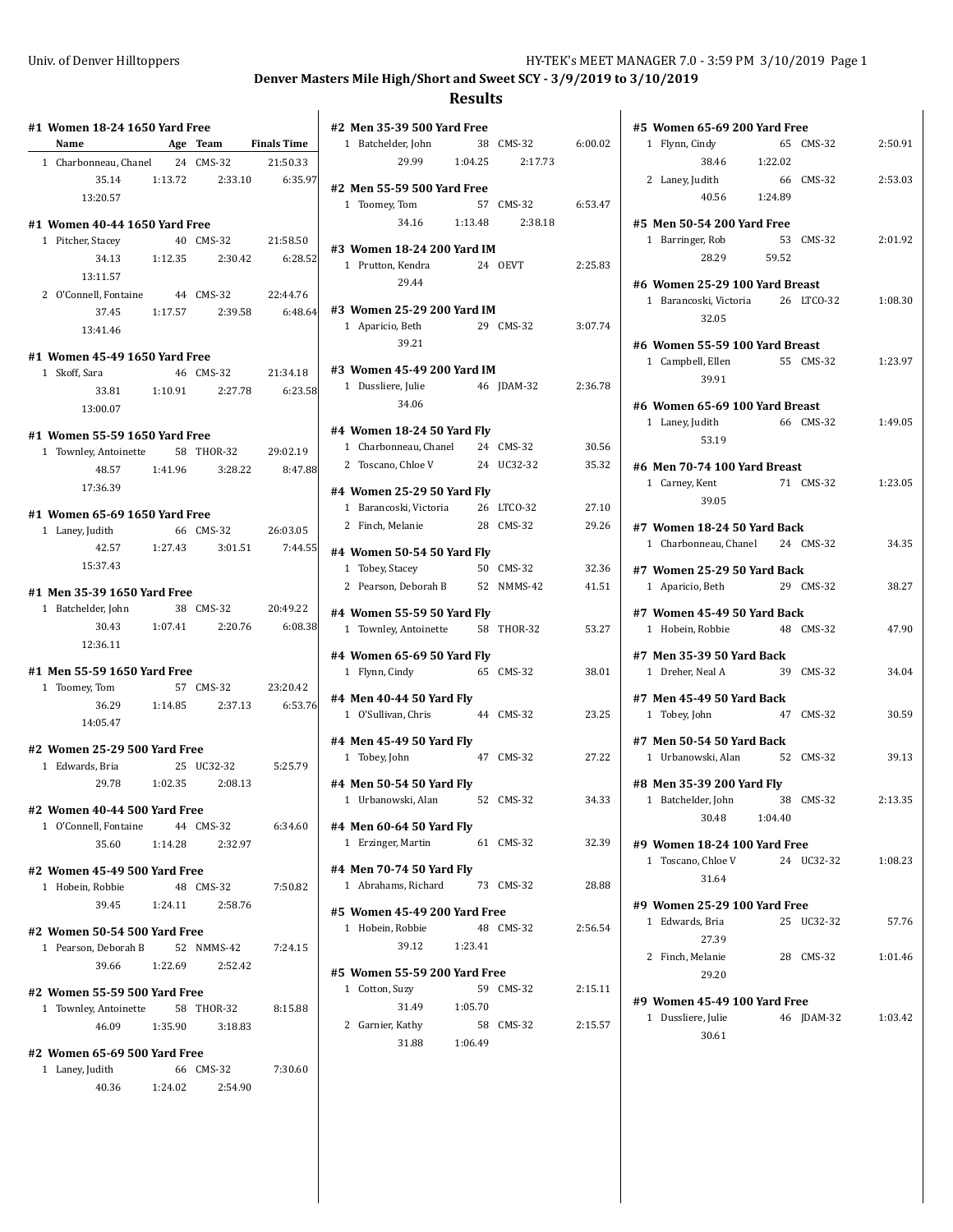$\overline{\phantom{a}}$ 

## **Denver Masters Mile High/Short and Sweet SCY - 3/9/2019 to 3/10/2019**

## **Results**

| #9 Women 50-54 100 Yard Free                                              |         |            |         |
|---------------------------------------------------------------------------|---------|------------|---------|
| Tobey, Stacey<br>$\mathbf{1}$                                             |         | 50 CMS-32  | 1:01.68 |
| 29.09                                                                     |         |            |         |
| 2 Pearson, Deborah B 52 NMMS-42<br>37.22                                  |         |            | 1:17.81 |
| #9 Women 55-59 100 Yard Free                                              |         |            |         |
| 1 Garnier, Kathy<br>31.11                                                 |         | 58 CMS-32  | 1:03.00 |
| #9 Women 65-69 100 Yard Free                                              |         |            |         |
| 1 Laney, Judith<br>40.11                                                  |         | 66 CMS-32  | 1:22.79 |
| #9 Men 35-39 100 Yard Free                                                |         |            |         |
| 1 Dreher, Neal A<br>31.03                                                 |         | 39 CMS-32  | 1:04.21 |
| #9 Men 50-54 100 Yard Free                                                |         |            |         |
| 1 Barringer, Rob<br>27.04                                                 |         | 53 CMS-32  | 55.95   |
| #9 Men 70-74 100 Yard Free                                                |         |            |         |
| 1 Abrahams, Richard 73 CMS-32<br>27.95                                    |         |            | 58.74   |
| #10 Men 65-69 400 Yard IM                                                 |         |            |         |
| 1 MacDonald, Lee H<br>36.62                                               | 1:18.61 | 67 CMS-32  | 5:42.11 |
| #11 Women 18-24 50 Yard Breast<br>1 Charbonneau, Chanel 24 CMS-32         |         |            | 38.23   |
| #11 Women 50-54 50 Yard Breast<br>Tobey, Stacey<br>$\mathbf{1}$           |         | 50 CMS-32  | 37.12   |
| #11 Women 55-59 50 Yard Breast<br>1 Campbell, Ellen                       |         | 55 CMS-32  | 39.22   |
| #11 Men 50-54 50 Yard Breast<br>1 Urbanowski, Alan                        |         | 52 CMS-32  | 46.16   |
| #11 Men 55-59 50 Yard Breast                                              |         |            |         |
| 1 Piccolotti, Sam                                                         |         | 55 CMS-32  | 34.12   |
| #11 Men 70-74 50 Yard Breast<br>1 Carney, Kent                            |         | 71 CMS-32  | 38.28   |
| #12 Women 45-49 200 Yard Back<br>1 Dussliere, Julie<br>38.79 1:19.66      |         | 46 JDAM-32 | 2:41.55 |
| #12 Women 50-54 200 Yard Back<br>1 Pearson, Deborah B 52 NMMS-42<br>47.30 | 1:36.77 |            | 3:15.48 |
| #12 Men 40-44 200 Yard Back<br>1 O'Sullivan, Chris<br>28.50               | 59.46   | 44 CMS-32  | 2:03.27 |
| #12 Men 50-54 200 Yard Back<br>1 Jimenez, Ignacio<br>30.58<br>1:03.67     |         | 53 CMS-32  | 2:11.21 |
|                                                                           |         |            |         |

| #13 Women 18-24 100 Yard Fly                                   |                        |                |
|----------------------------------------------------------------|------------------------|----------------|
| 1 Prutton, Kendra<br>30.95                                     | 24 OEVT                | 1:04.93        |
| 2 Toscano, Chloe V<br>37.67                                    | 24 UC32-32             | 1:26.48        |
| #13 Women 55-59 100 Yard Fly<br>1 Townley, Antoinette<br>53.60 | 58 THOR-32             | 1:59.20        |
| #13 Men 25-29 100 Yard Fly<br>1 Ruesta, Ivan<br>29.24          | 28 UC32-32             | 1:02.35        |
| #13 Men 35-39 100 Yard Fly<br>1 Batchelder, John<br>28.95      | 38 CMS-32              | 1:00.62        |
| #13 Men 45-49 100 Yard Fly<br>1 Tobey, John<br>30.22           | 47 CMS-32              | 1:04.78        |
| #14 Women 18-24 50 Yard Free                                   |                        |                |
| 1 Charbonneau, Chanel 24 CMS-32                                |                        | 28.22          |
| #14 Women 25-29 50 Yard Free                                   |                        |                |
| 1 Finch, Melanie<br>2 Aparicio, Beth                           | 28 CMS-32<br>29 CMS-32 | 27.71<br>33.03 |
|                                                                |                        |                |
| #14 Women 50-54 50 Yard Free<br>1 Tobey, Stacey                | 50 CMS-32              | 28.24          |
| #14 Women 55-59 50 Yard Free                                   |                        |                |
| 1 Garnier, Kathy                                               | 58 CMS-32              | 27.85          |
| 2 Cotton, Suzy                                                 | 59 CMS-32              | 28.31          |
| #14 Men 25-29 50 Yard Free                                     |                        |                |
| 1 Ruesta, Ivan                                                 | 28 UC32-32             | 28.85          |
| #14 Men 50-54 50 Yard Free<br>1 Urbanowski, Alan               | 52 CMS-32              | 30.85          |
|                                                                |                        |                |
| #14 Men 55-59 50 Yard Free<br>1 Piccolotti, Sam                | 55 CMS-32              | 26.67          |
| #14 Men 60-64 50 Yard Free                                     |                        |                |
| 1 Erzinger, Martin                                             | 61 CMS-32              | 29.71          |
| #14 Men 70-74 50 Yard Free<br>1 Abrahams, Richard              | 73 CMS-32              | 31.29          |
|                                                                |                        |                |
| #15 Women 25-29 200 Yard Breast                                |                        |                |
| 1 Barancoski, Victoria<br>1:09.59<br>33.16                     | 26 LTCO-32             | 2:28.64        |
| #16 Men 25-29 100 Yard Back                                    |                        |                |
| 1 Ruesta, Ivan<br>35.88                                        | 28 UC32-32             | 1:13.19        |
| #16 Men 35-39 100 Yard Back                                    |                        |                |
| 1 Dreher, Neal A<br>36.70                                      | 39 CMS-32              | 1:14.91        |
|                                                                |                        |                |

|              | #16 Men 45-49 100 Yard Back<br>1 Tobey, John<br>31.68            |         | 47 CMS-32                    | 1:04.59             |
|--------------|------------------------------------------------------------------|---------|------------------------------|---------------------|
|              | #16 Men 70-74 100 Yard Back<br>1 Carney, Kent<br>38.30           |         | 71 CMS-32                    | 1:17.55             |
|              | #17 Women 18-24 100 Yard IM<br>1 Prutton, Kendra<br>30.64        |         | 24 OEVT                      | 1:07.62             |
|              | #17 Women 25-29 100 Yard IM<br>1 Finch, Melanie<br>32.58         |         | 28 CMS-32                    | 1:11.48             |
|              | 2 Barancoski, Victoria 26 LTCO-32<br>34.30                       |         |                              | 1:14.58             |
|              | #17 Women 45-49 100 Yard IM<br>1 Dussliere, Julie<br>33.98       |         | 46 JDAM-32                   | 1:13.03             |
|              | #17 Women 50-54 100 Yard IM<br>1 Tobey, Stacey<br>34.41          |         | 50 CMS-32                    | 1:10.63             |
|              | #17 Women 55-59 100 Yard IM<br>1 Campbell, Ellen<br>36.34        |         | 55 CMS-32                    | 1:17.38             |
|              | #17 Women 65-69 100 Yard IM<br>1 Flynn, Cindy<br>42.36           |         | 65 CMS-32                    | 1:28.07             |
|              | #17 Men 25-29 100 Yard IM<br>1 Ruesta, Ivan<br>34.61             | 28      | UC32-32                      | 1:16.28             |
| $\mathbf{1}$ | #17 Men 50-54 100 Yard IM<br>Barringer, Rob<br>29.85             |         | 53 CMS-32                    | 1:03.44             |
|              | 2 Urbanowski, Alan<br>39.53                                      |         | 52 CMS-32                    | 1:28.74             |
|              | #17 Men 60-64 100 Yard IM<br>1 Erzinger, Martin<br>42.66         |         | 61 CMS-32                    | 1:37.22             |
|              | #18 Women 35-39 1000 Yard Free<br>1 Gage, Amy<br>34.53           | 1:13.22 | 37 OEVT<br>2:36.25           | 13:40.13<br>6:42.28 |
|              | #18 Women 40-44 1000 Yard Free<br>1 O'Connell, Fontaine<br>37.21 |         | 44 CMS-32<br>1:17.00 2:38.13 | 13:24.24<br>6:40.84 |
|              | #18 Women 55-59 1000 Yard Free<br>1 Garnier, Kathy<br>35.45      | 1:14.19 | 58 CMS-32<br>2:33.77         | 12:56.51<br>6:30.96 |
|              | 2 Townley, Antoinette 58 THOR-32<br>48.81                        | 1:42.17 | 3:30.19                      | 17:39.45<br>8:51.60 |